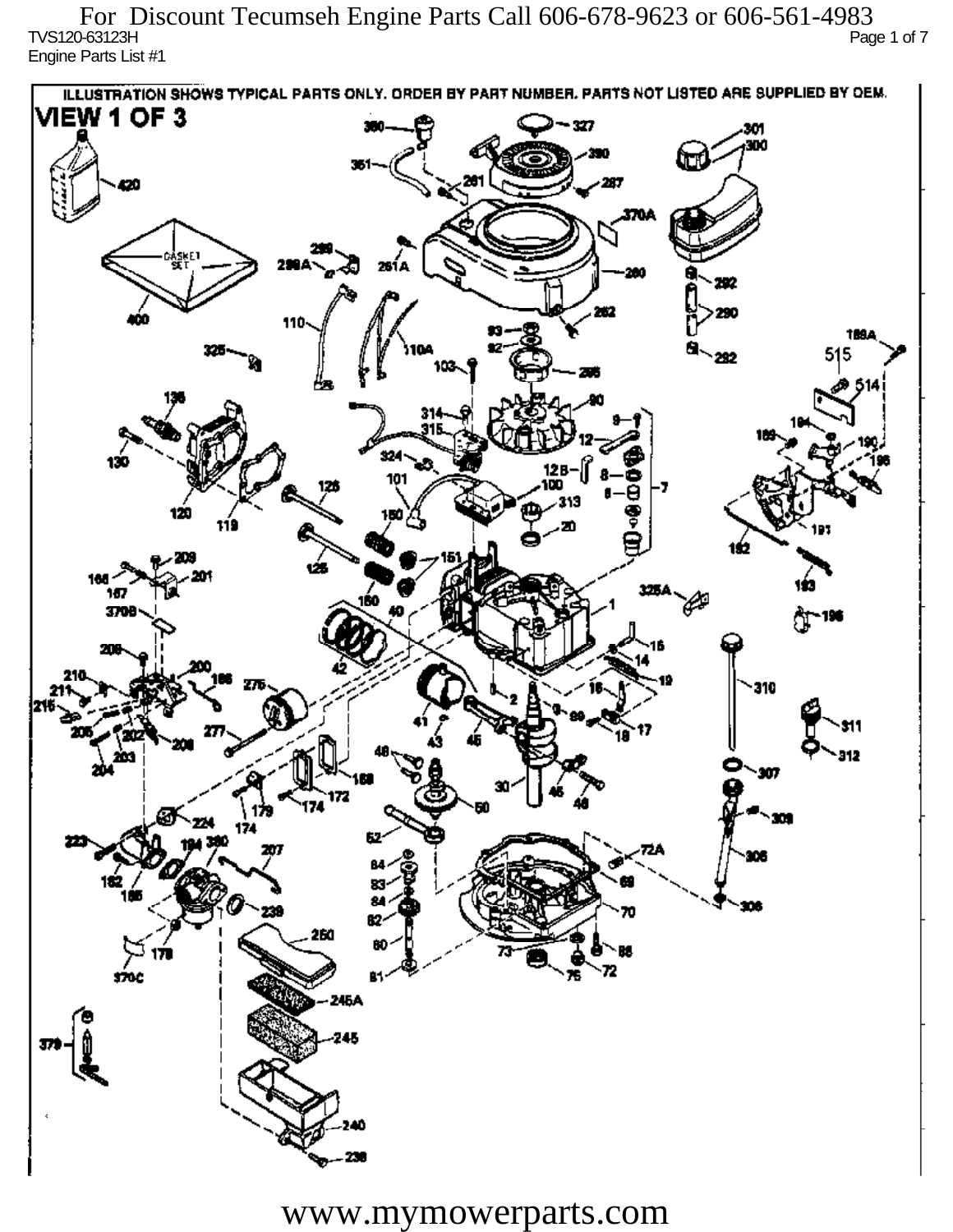|                      | Ref # Part Number |    | Qty Description                                          |  |  |
|----------------------|-------------------|----|----------------------------------------------------------|--|--|
|                      | <b>RPMHigh</b>    |    | 2650 to 2950                                             |  |  |
|                      | <b>RPMLow</b>     |    | 0000                                                     |  |  |
|                      | 1 33968B          | 1  | Cylinder (Incl. 2 & 20)                                  |  |  |
|                      | 2 26727           |    | 2 Dowel Pin                                              |  |  |
|                      | 6 33734           | 1  | <b>Breather Element</b>                                  |  |  |
|                      | 7 34214A          |    | Breather Ass'y. (Incl. 6, 8, 9 & 12)                     |  |  |
|                      | 8 33735           |    | * Breather Gasket                                        |  |  |
|                      | 9 30200           |    | 2 Screw, 10-24 x 9/16"                                   |  |  |
|                      | 12 33886          |    | <b>Breather Tube</b>                                     |  |  |
|                      | 14 28277          | 1  | Washer                                                   |  |  |
|                      | 15 30589          |    | Governor Rod (Incl. 14)                                  |  |  |
|                      | 16 31383A         |    | Governor Lever                                           |  |  |
|                      | 17 31335          |    | Governor Lever Clamp                                     |  |  |
|                      | 18 650548         |    | Screw, 8-32 x 5/16"                                      |  |  |
|                      | 19 31361          | 1  | <b>Extension Spring</b>                                  |  |  |
|                      | 20 32600          | 1  | Oil Seal                                                 |  |  |
|                      | 30 34562A         |    | Crankshaft                                               |  |  |
|                      | 40 34535          |    | Piston, Pin & Ring Set (Std.)                            |  |  |
|                      | 40 34536          |    | 1 Piston, Pin & Ring Set (.010" OS)                      |  |  |
|                      | 40 34537          | 1. | Piston, Pin & Ring Set (.020" OS)                        |  |  |
|                      | 41 33562B         | 1  | Piston & Pin Ass'y. (Std.) (Incl. 43)                    |  |  |
|                      | 41 33563B         | 1  | Piston & Pin Ass'y. (.010" OS) (Incl. 43)                |  |  |
|                      | 41 33564B         | 1  | Piston & Pin Ass'y. (.020" OS) (Incl. 43)                |  |  |
|                      | 42 33567          |    | Ring Set (Std.)                                          |  |  |
|                      | 42 33568          |    | Ring Set (.010" OS)                                      |  |  |
|                      | 42 33569          |    | Ring Set (.020" OS)                                      |  |  |
|                      | 43 20381          |    | 2 Piston Pin Retaining Ring                              |  |  |
|                      | 45 32875          | 1  | Connecting Rod Ass'y. (Incl. 46)                         |  |  |
|                      | 46 32610A         |    | 2 Connecting Rod Bolt                                    |  |  |
|                      | 48 27241          |    | 2 Valve Lifter                                           |  |  |
|                      | 50 33553          |    | Camshaft (MCR)                                           |  |  |
|                      | 52 29914          | 1  |                                                          |  |  |
|                      | 69 35261          |    | Oil Pump Ass'y.<br>* Mounting Flange Gasket              |  |  |
|                      | 70 34311D         |    |                                                          |  |  |
|                      | 72 36083          |    | Mounting Flange (Incl. 72, 75 & 80)<br>Oil Drain Plug    |  |  |
|                      | 75 27897          |    | Oil Seal                                                 |  |  |
|                      | 80 30 574         |    | <b>Governor Shaft</b>                                    |  |  |
|                      | 81 30590A         |    | Washer                                                   |  |  |
|                      | 82 30591          |    | Governor Gear Ass'y. (Incl. 81)                          |  |  |
|                      | 83 30588A         |    | Governor Spool                                           |  |  |
|                      | 84 29193          |    | 2 Retaining Ring                                         |  |  |
|                      | 86 650488         |    | 6 Screw, 1/4-20 x 1-1/4"                                 |  |  |
|                      | 89 611004         |    | <b>Flywheel Key</b>                                      |  |  |
|                      | 90 611109         |    | Flywheel                                                 |  |  |
|                      | 92 650815         |    | <b>Belleville Washer</b>                                 |  |  |
|                      | 93 650816         |    | <b>Flywheel Nut</b>                                      |  |  |
|                      | 100 34443A        |    | Solid State Ignition                                     |  |  |
|                      | 101 610118        |    | Spark Plug Cover                                         |  |  |
|                      | 103 650814        |    | 2 Screw, Torx T-15, 10-24 x 1"                           |  |  |
|                      | 110 34961         |    | <b>Ground Wire</b>                                       |  |  |
|                      | 119 36229         |    | <b>Cylinder Head Gasket</b>                              |  |  |
|                      | 120 34342         |    |                                                          |  |  |
|                      | 125 29313C        |    | <b>Cylinder Head</b><br>Exhaust Valve (Std.) (Incl. 151) |  |  |
|                      | 125 29315C        |    |                                                          |  |  |
|                      | 126 29314B        |    | Exhaust Valve (1/32" OS) (Incl. 151)                     |  |  |
|                      | 126 29315C        |    | Intake Valve (Std.) (Incl. 151)                          |  |  |
|                      | 130 6021A         |    | Intake Valve (1/32" OS) (Incl. 151)                      |  |  |
|                      | 135 35395         | 6  | Screw, 5/16-18 x 1-1/2"                                  |  |  |
|                      |                   |    | Resistor Spark Plug (RJ19LM)                             |  |  |
| www.mymowerparts.com |                   |    |                                                          |  |  |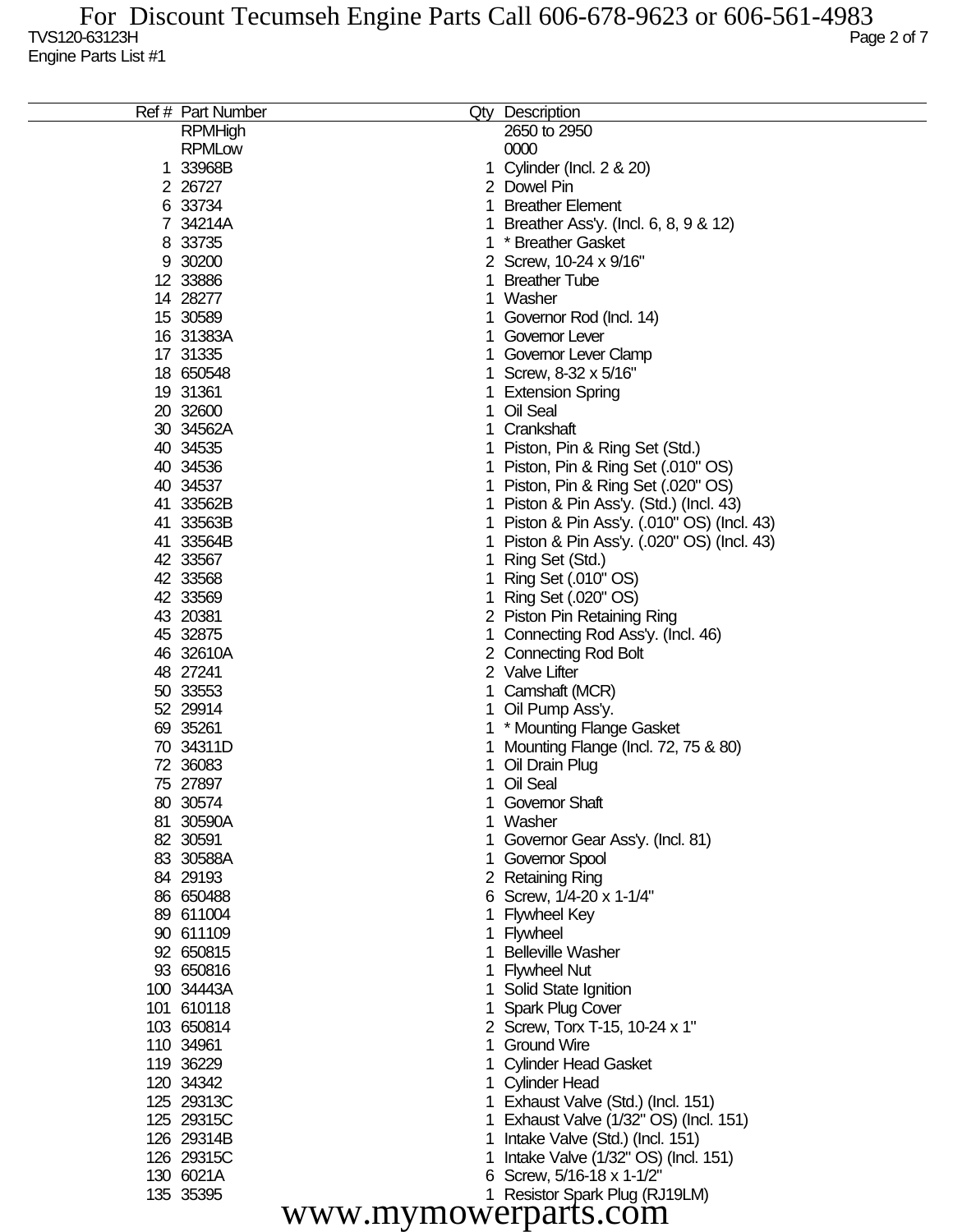| Ref # Part Number |   | Qty Description                                                 |
|-------------------|---|-----------------------------------------------------------------|
| 150 31672         |   | 2 Valve Spring                                                  |
| 151 31673         |   | 2 Valve Spring Cap                                              |
| 169 27234A        |   | * Valve Cover Gasket                                            |
| 172 32755         |   | <b>Valve Cover</b>                                              |
| 174 650128        |   | 2 Screw, 10-24 x 1/2"                                           |
| 178 29752         |   | 2 Nut & Lock Washer, 1/4-28                                     |
| 179 30593         |   | 1 Retainer Clip                                                 |
| 182 6201          |   | 2 Screw, 1/4-28 x 7/8"                                          |
| 184 26756         |   | * Carburetor To Intake Pipe Gasket                              |
| 185 31384A        | 1 | Intake Pipe (Incl. 224)                                         |
| 186 32653         |   | Governor Link                                                   |
| 189 650839        |   | 2 Screw, 1/4-20 x 3/8"                                          |
| 190 35831         |   | <b>Brake Lever</b>                                              |
| 191 35015B        |   | S.E. Brake Bracket (Incl. 195)                                  |
| 192 34966         |   | <b>Brake Control Link</b>                                       |
| 193 34965         |   | <b>Brake Spring</b>                                             |
| 194 32309         |   | Retaining Ring                                                  |
| 195 610973        |   | Terminal                                                        |
| 207 34336         |   | <b>Throttle Link</b>                                            |
| 223 650451        |   | 2 Screw, 1/4-20 x 1"                                            |
| 224 34690A        |   |                                                                 |
|                   |   | * Intake Pipe Gasket                                            |
| 238 650806        |   | 2 Screw, 10-32 x 5/8"                                           |
| 239 34338         |   | * Air Cleaner Gasket                                            |
| 240 34858         |   | 1 Air Cleaner Body                                              |
| 245B 34927        |   | <b>Air Cleaner Filter</b>                                       |
| 245 35604         |   | Air Cleaner Filter                                              |
| 260 35723         |   | <b>Blower Housing</b>                                           |
| 261 30200         |   | 2 Screw, 10-24 x 9/16"                                          |
| 262 650831        |   | 2 Screw, 1/4-20 x 1/2"                                          |
| 275 391019        |   | Muffler                                                         |
| 277 650795        |   | 2 Screw, 1/4-20 x 2-1/4"                                        |
| 285 35000         |   | <b>Starter Cup</b>                                              |
| 287 650884        |   | 2 Screw, 8-32 x 1/2"                                            |
| 290 30705         |   | 1 Fuel Line                                                     |
| 292 26460         |   | 2 Fuel Line Clamp                                               |
| 300 34979A        |   | 1 Fuel Tank (Incl. 292 & 301)                                   |
| 301 35355         |   | 1 Fuel Cap                                                      |
| 305 35577         |   | 1 Oil Fill Tube                                                 |
| 306 34265         |   | 1 * "O" Ring                                                    |
| 307 35499         |   | 1 "O" Ring                                                      |
| 309 650562        |   | 1 Screw, 10-32 x 1/2"                                           |
| 310 35578         |   | <b>Dipstick</b>                                                 |
| 313 34080         |   | 1 Spacer                                                        |
| 327 35392         |   | 1 Starter Plug                                                  |
| 350 35769         |   | 1 Primer Ass'y.                                                 |
| 351 32180C        |   | 1 Primer Line                                                   |
| 357 34985         |   | 1 Starter Rope Retainer                                         |
| 370 34346         |   | 1 Lubrication Decal                                             |
| 380 632524        |   | 1 Carburetor (Incl. 184)                                        |
| 390 590686        |   | 1 Rewind Starter                                                |
| 400 35997         |   | 1 * Gasket Set (Incl. items marked PK i n notes) Incl. part #'s |
|                   |   | 26756 (1), 27234A (1), 33554A (1), 33735 (1), 34265 (1),        |
|                   |   | 34338 (1), 34690A (1), 35261 (1)                                |
|                   |   |                                                                 |
| 420 730225        |   | 1 SAE 30 4-Cycle Engine Oil (Quart)                             |

## www.mymowerparts.com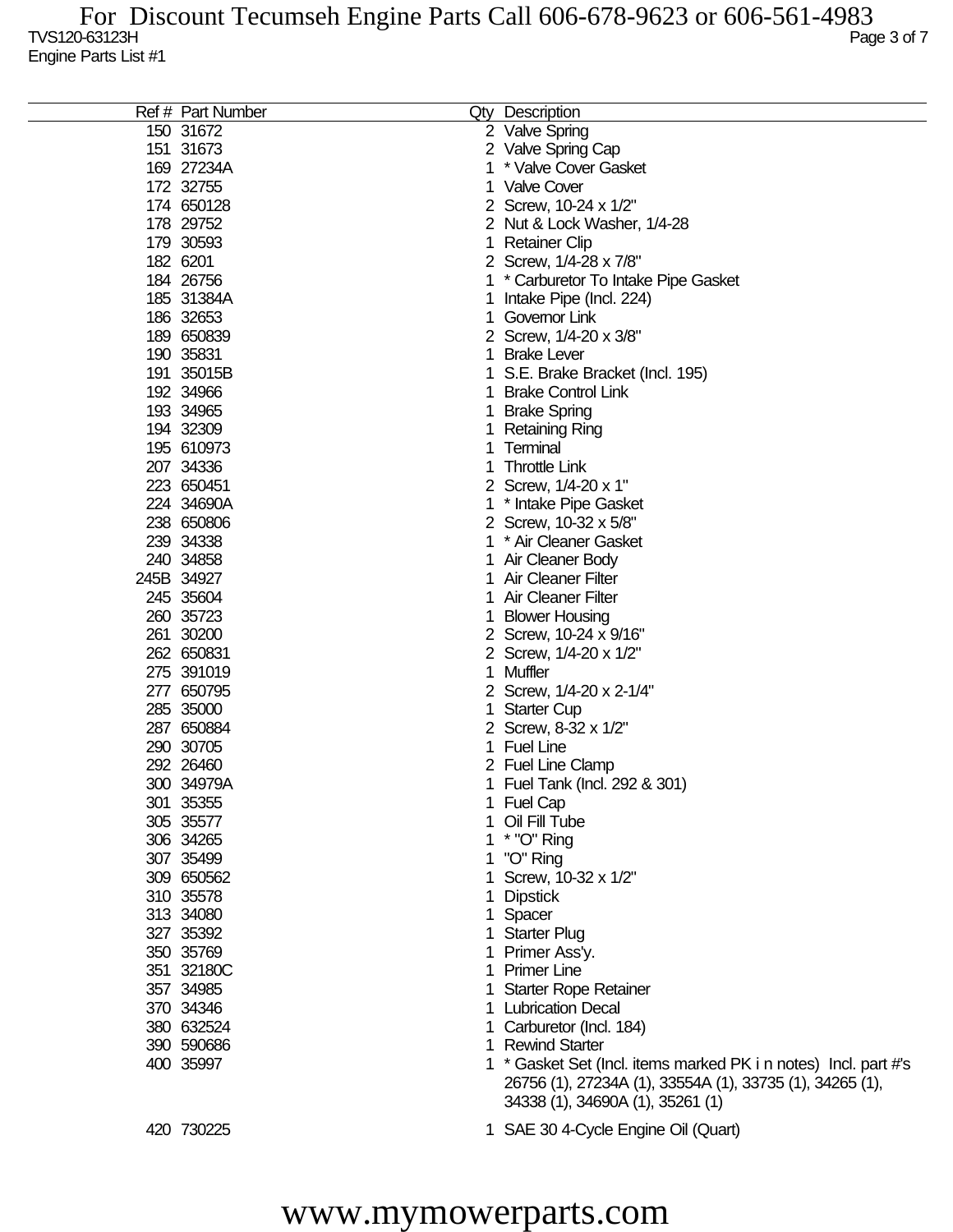$\overline{C}$  TVS120-63123H Page 4 of 7 Engine Parts List #2 For Discount Tecumseh Engine Parts Call 606-678-9623 or 606-561-4983



www.mymowerparts.com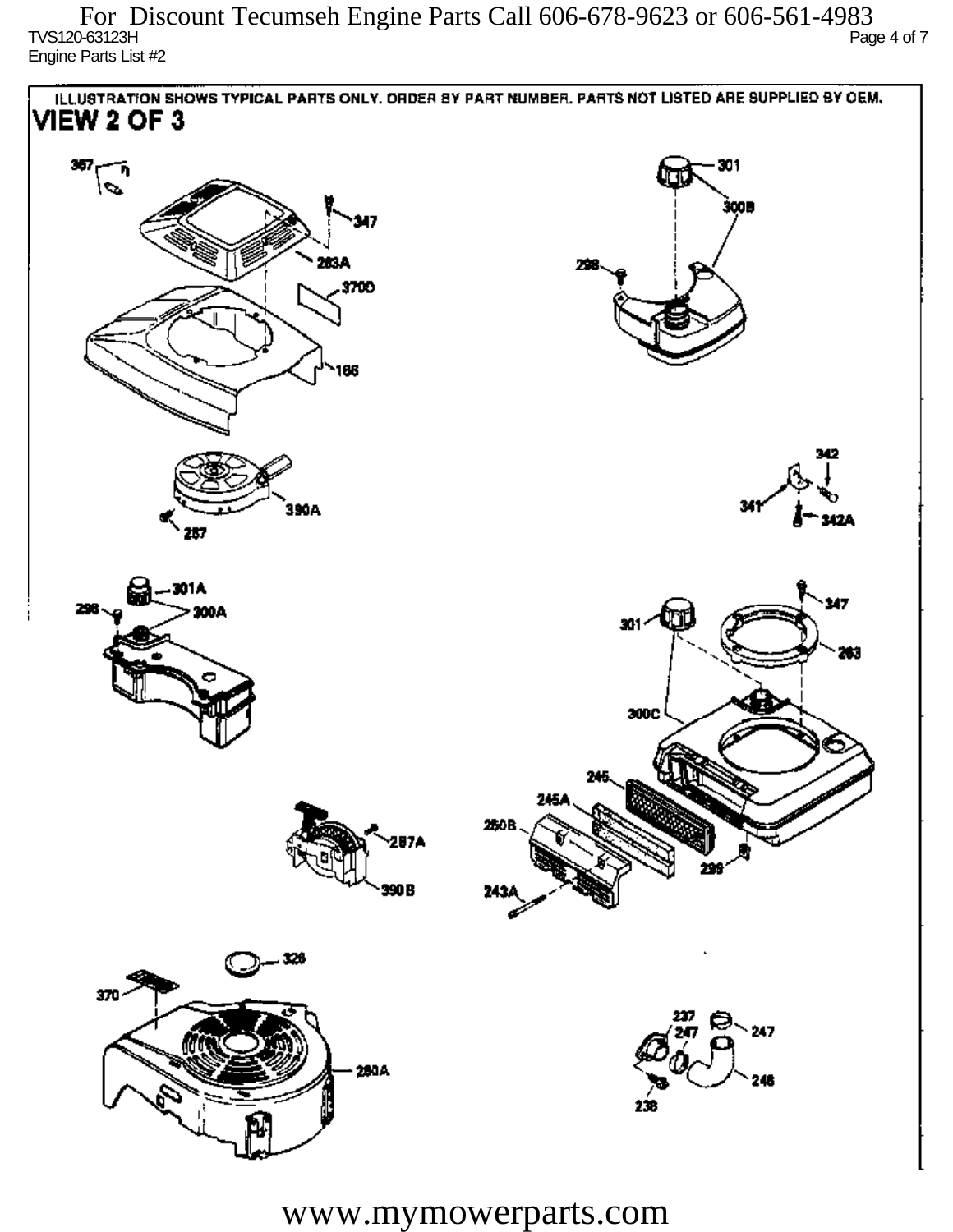| Ref # Part Number | Qty | Description                      |
|-------------------|-----|----------------------------------|
| <b>RPMHigh</b>    |     | 2650 to 2950                     |
| <b>RPMLow</b>     |     | 0000                             |
| 92 650815         |     | 1 Belleville Washer              |
| 191 35015B        |     | 1 S.E. Brake Bracket (Incl. 195) |
| 238 650806        |     | 2 Screw, 10-32 x 5/8"            |
| 245A 35605        |     | 1 Air Cleaner Filter             |
| 245B 34927        |     | 1 Air Cleaner Filter             |
| 245 35604         |     | 1 Air Cleaner Filter             |
| 287 650884        |     | 2 Screw, 8-32 x 1/2"             |
| 298 28763         |     | 3 Screw, 10-32 x 35/64"          |
| 301 35355         |     | 1 Fuel Cap                       |
| 357 34985         |     | 1 Starter Rope Retainer          |
| 370 34346         |     | 1 Lubrication Decal              |
| 390 590686        |     | <b>Rewind Starter</b>            |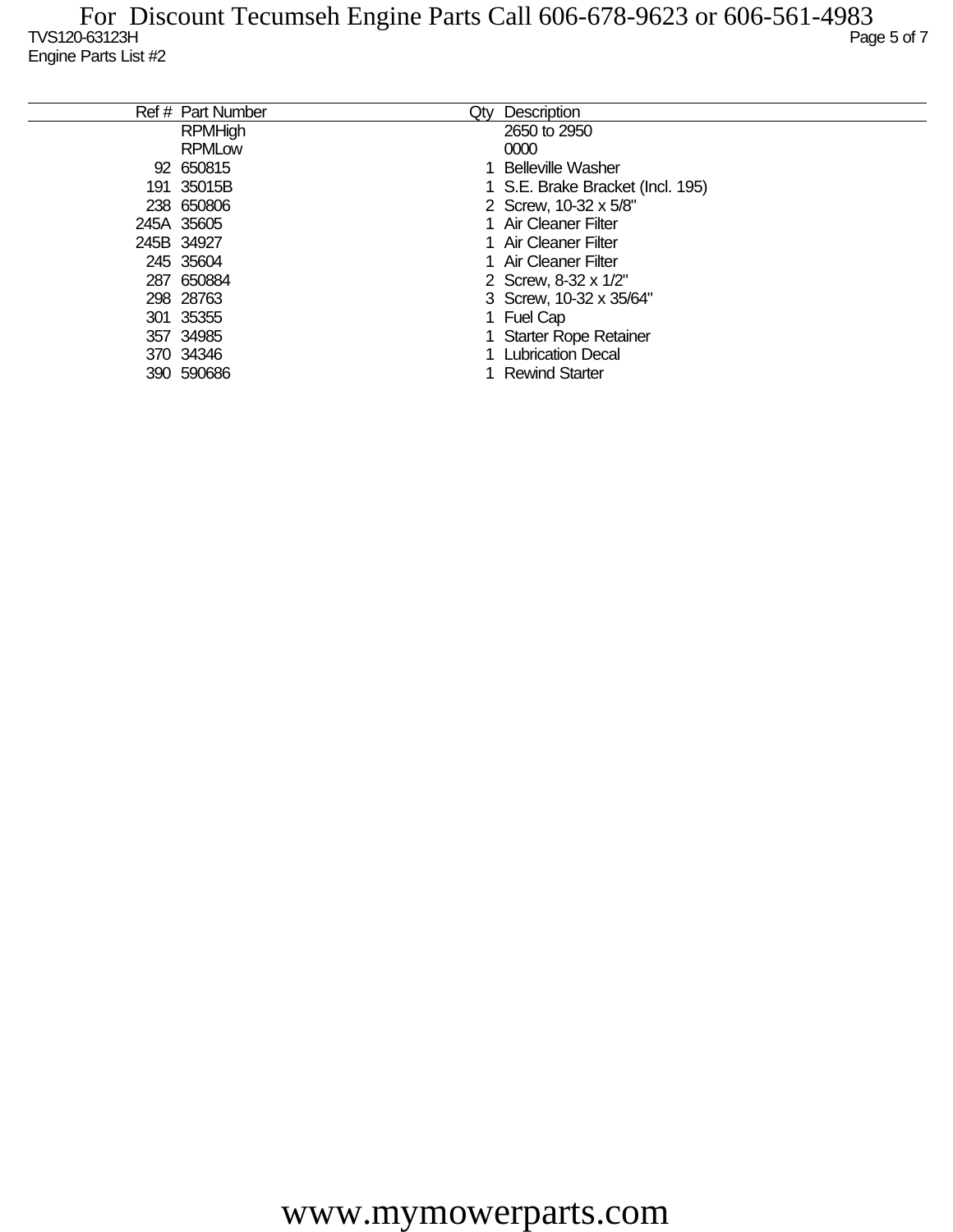$\overline{C}$  TVS120-63123H Page 6 of 7 Engine Parts List #3 For Discount Tecumseh Engine Parts Call 606-678-9623 or 606-561-4983



www.mymowerparts.com